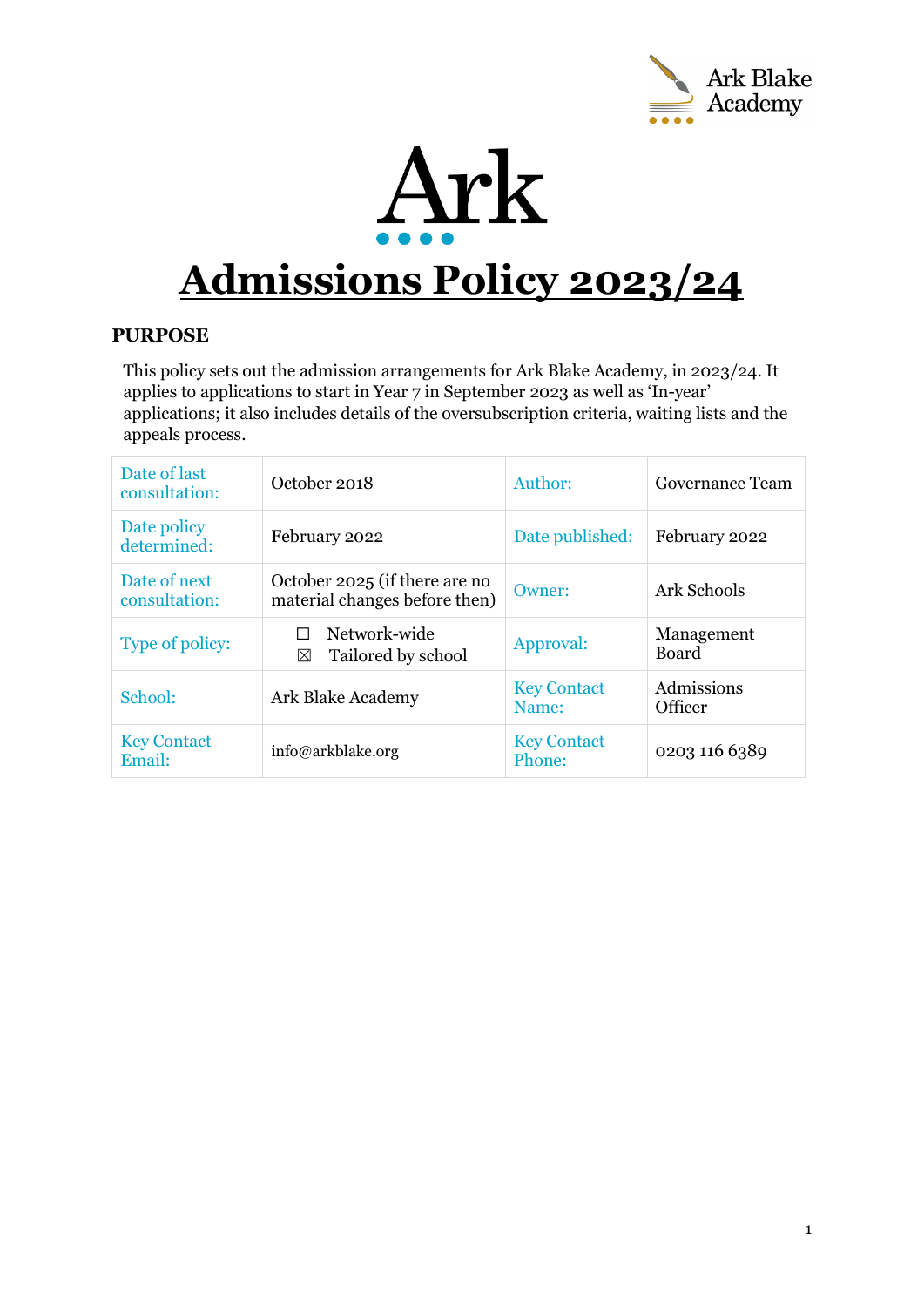

# **Contents**

- 1. Introduction
- 2. Statutory Guidance and Definitions
- 3. Application Process
	- 3.1 Normal Round Secondary (Year 7)
- 4. Oversubscription Procedure and Criteria (All Applications)
- 5. 'In-Year' Application Process
- 6. Waiting Lists
- 7. Unsuccessful Applications and the Appeals Process
- 8. Applications Out-of-Chronological Age Group
- 9. Further Information and Contact Details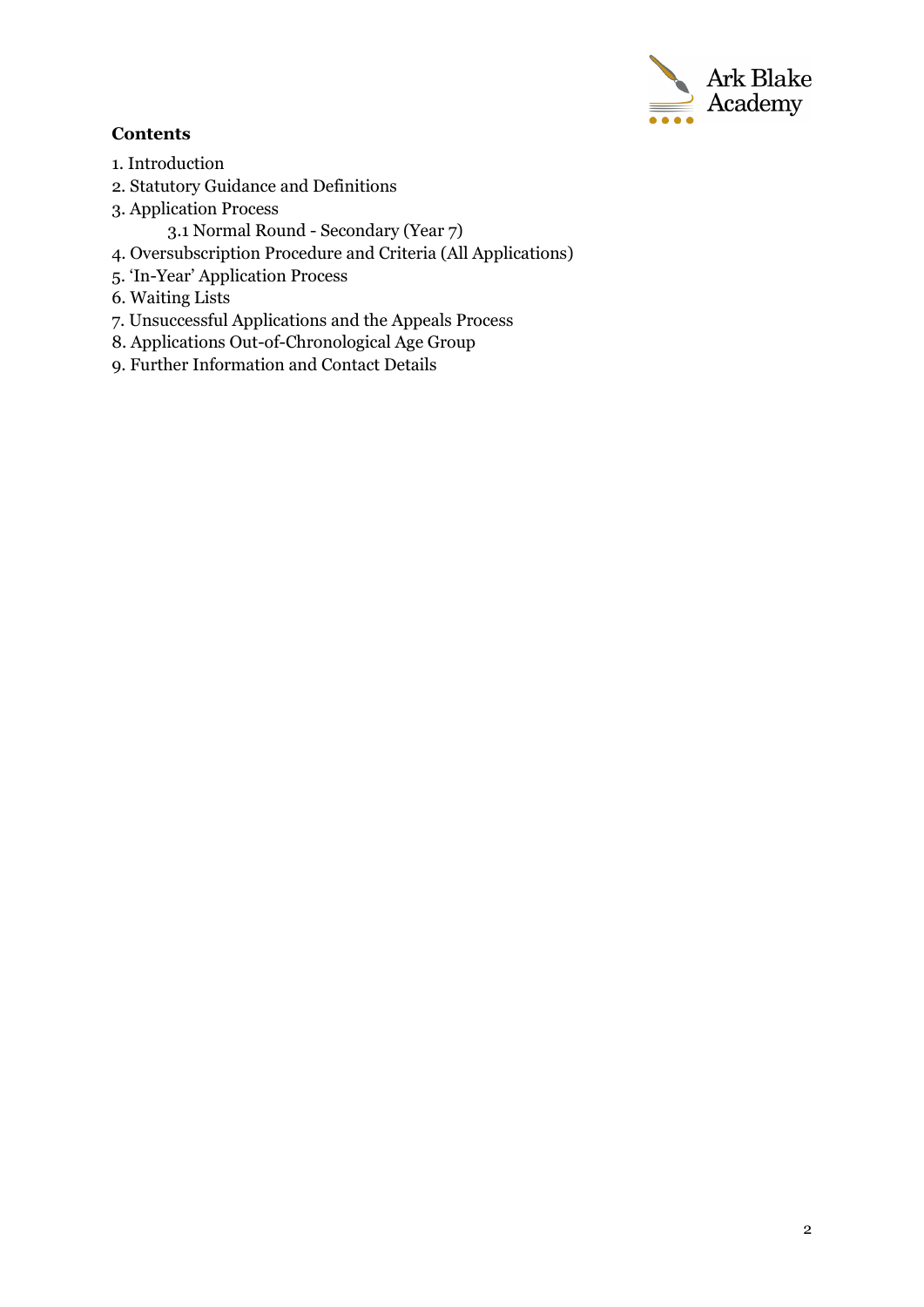

## **1. Introduction**

- i. Thank you for your interest in applying for a place at Ark Blake Academy. The aim of this policy is to provide clear guidance on the admission arrangements for a place at the academy including information on timescales, deadlines and contact details for queries.
- ii. It also provides guidance on how applications are administered, the criteria used to prioritise applications (where necessary), waiting lists and the appeals process.
- iii. **Ark Blake Academy is a non-selective secondary school. The school has an agreed Published Admission Number [1](#page-2-0) (PAN) for the following year groups;**

#### **Secondary (Year 7): 180**

#### **2. Statutory Guidance and Definitions**

- i. All information in this policy meets the statutory requirements set out by the Department for Education (DfE) in the School Admissions Code 2021, ("the Code") and the School Admissions Appeals Code 2012, ("the Appeals Code").
- ii. Ark Schools is a Multi-Academy Trust and is the admissions authority for all academies in the Ark network, including Ark Blake Academy. Ark Schools, in accordance with its funding agreement, is responsible for the admissions policy of each academy and coordinates with the relevant Local Authority for the administration of admissions applications. For Ark Blake Academy the relevant Local Authority is the Croydon.
- iii. According to the Code, there are two different routes for applications **'normal round'** and '**in-year'**; each route has a slightly different application process and timescales. Both application routes are detailed separately in this policy.

**'Normal round'** is relevant to all applications for a place in Year 7 starting at the beginning of the Autumn term in September.

**'In-Year'** is relevant to applications;

- a) for all year groups other than Year 7 starting at the beginning of the Autumn term in September. or
- b) for any year group after the start of the Autumn term.
- iv. PLEASE NOTE: This policy is not relevant to the process for naming the academy on a child's Education, Health and Care Plan (EHCP) or Statement of Special Educational Needs. There is a **separate process** for selecting or changing the school named on an EHCP or Statement of Educational Needs which is outside of the admissions process. Please contact the child's home Local Authority for further details.

## **3. Application Process**

## **3.1 Normal Round – Secondary (Year 7)**

<span id="page-2-0"></span><sup>&</sup>lt;sup>1</sup> The maximum number of places available for admission in the year group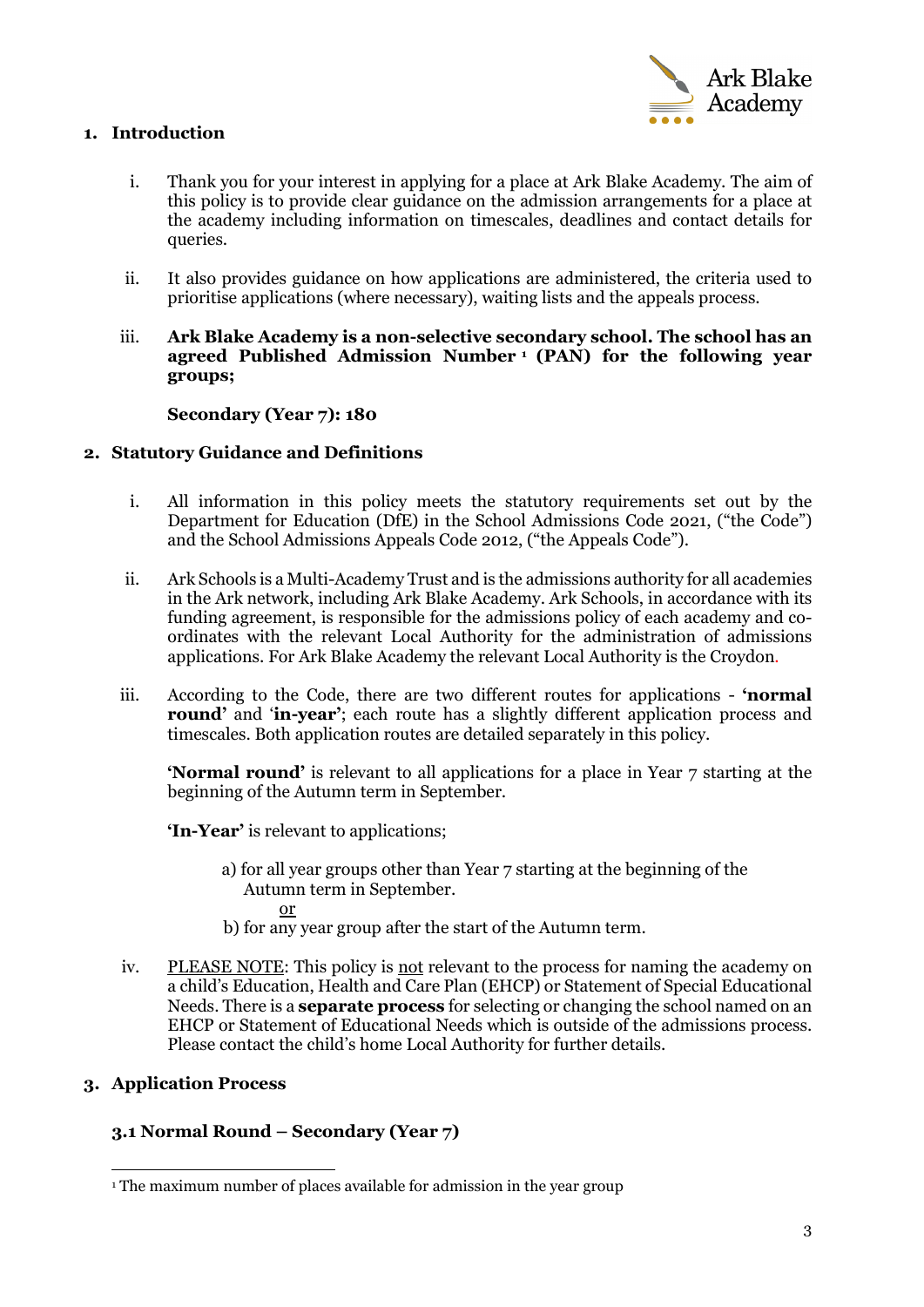

- i. Applications for a place at the academy are administered through the child's home local authority application process. Parents resident in Croydon can apply online at [https://www.eadmissions.org.uk/eAdmissions/app;](https://www.eadmissions.org.uk/eAdmissions/app) parents resident in other areas must apply through their home local authority.
- ii. The Local Authority's timetable will be used for all normal round applications each year (exact dates within the months may vary from year to year).
- iii. The academy publishes information about the arrangements for admission, including oversubscription criteria, in February for the following September (e.g. in February 2022 for admissions in September 2023).

#### v. **Secondary application timetable**:

The academy has an agreed PAN of 180 in Year 7

**September/October 2022**: The academy provides opportunities for prospective pupils and their parents/carers to visit the academy.

**31st October 2022**: National closing date for Secondary applications. Deadline for the Common Application Form to be completed and submitted to the relevant Local Authority.

**November 2022 – February 2023**: The academy and Local Authority coordinate to process all applications. If more applications are received than places available they will be ranked according to the oversubscription criteria published in this policy, see section 4 below.

PLEASE NOTE: schools are not able to provide any information regarding specific applications during this process.

**28 February 2023:** Deadline for the academy to publish its appeals timetable on their website.

**1st March 2023:** Offers made to parents/carers by the Local Authority.

#### vi. **Allocation of places**:

- a) Where the academy is named on a child's EHCP or Statement of Special Educational Needs, that pupil will be admitted to the academy.
- b) The academy will consider all applications for places. Where fewer applications are received than places available, the academy will offer places to all those who have applied.
- c) If the number of applications for admission is greater than the PAN (places available), all applications will be considered and places offered according to the oversubscription criteria in the order set out below (see section 4).
- d) Where an application has been unsuccessful due to a place not being available, applications will be put onto a waiting list which will be maintained until the end of the admission year. The waiting list will be ranked solely according to the oversubscription criteria detailed in this policy (not date of application) and updated each time an unsuccessful application is added. See section 6 below for more details on waiting lists.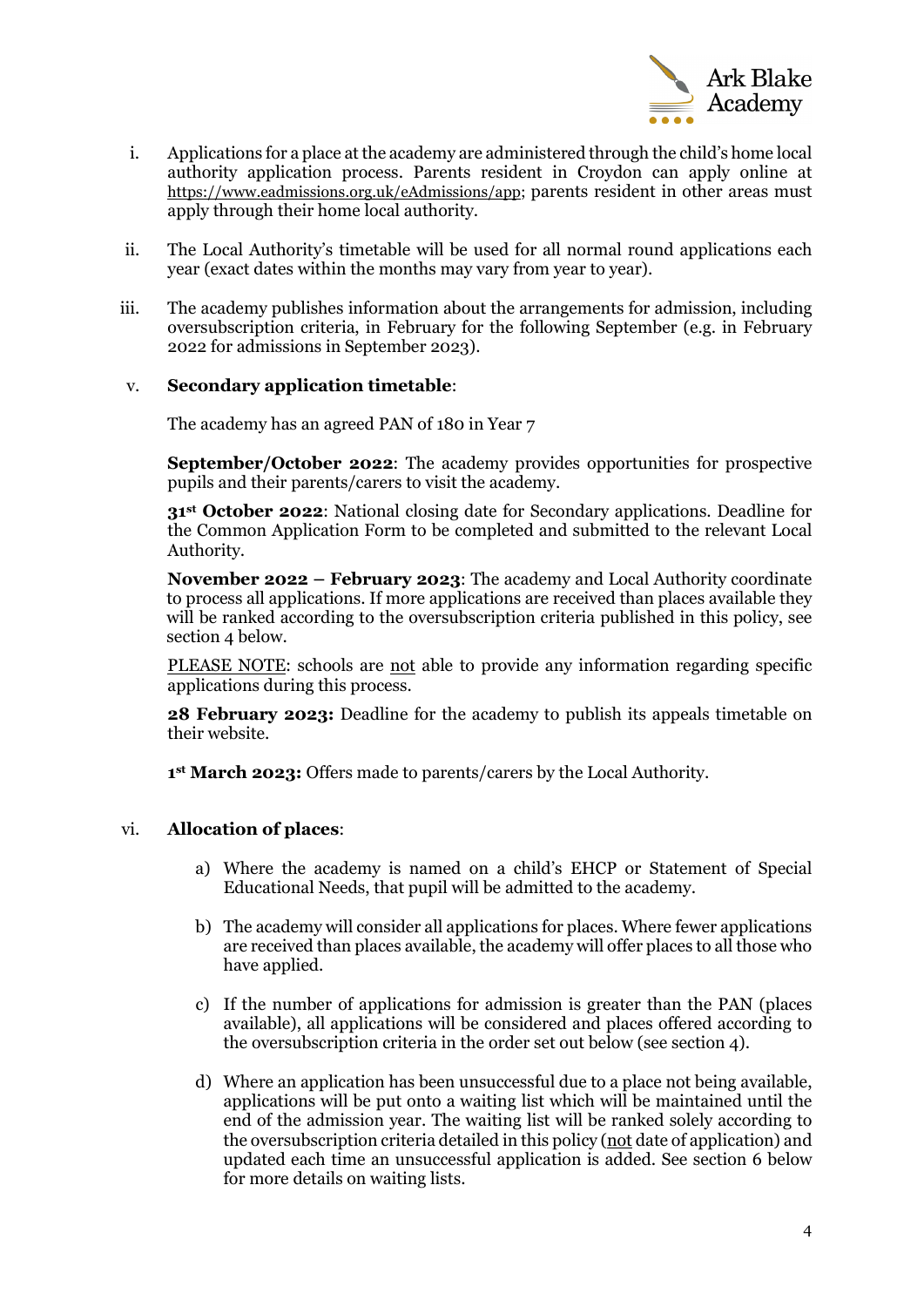

e) Where an application has been unsuccessful parents/carers have the right to appeal the decision to an Independent Appeal Panel. See section 7 below for detailed information on the appeals process.

## **4. Oversubscription Procedure and Criteria (All applications)**

If the number of applications received for any phase or year group is greater than the number of spaces available, places will be allocated according to the oversubscription criteria and order below.

- i. 'Looked After Children'[2](#page-4-0) and children who have previously been a 'Looked After Child' but immediately following this became subject to adoption, a child arrangements order or special guardianship order, including those who appear (to Ark Schools) to have been in state care outside of England and ceased to be in state care as a result of being adopted[3.](#page-4-1)
- ii. Children of staff at the academy who occupy, or have been recruited to, a post where there is a demonstrable skill shortage. Ark Schools must approve the Principal's assessment process and designation of such posts to confirm the staff members' eligibility under this criterion. Priority will be limited to one place for each form of entry in any year (i.e. 6 places in each 6-form year group).
- iii. Children who, at the time of admission, have a sibling who attends the academy. For this purpose, "sibling" means a whole, half or step-sibling or an adopted child resident at the same address.
- iv. Children of staff in the school who have been employed at the academy for two or more years at the time the application is submitted. Ark Schools must approve the Principal's decision to allocate places to staff under this criterion. Priority will be limited to one place for each form of entry in any year (i.e. 3 places in each 3-form year group).
- v. Distance measurement Priority will be given to those children who live closest to the school.

The Local Authority measures distance on behalf of Ark Schools. Croydon use a Geographic Information System (GIS) to calculate **straight line distance** between the child's home and the designated entrance(s) of the academy using a computerised measuring system (GIS) and geographical reference points as provided by the National Land and Property Gazetteer (NLPG). Where a child resides in a block of flats, the geographical references will determine the start point within the property boundaries for distance calculation.

PLEASE NOTE: A child's home will be the address at which the child normally resides and which has been notified to relevant agencies (e.g. the Local Authority) as being the child's normal place of residence. Where a child lives normally during the school week

<span id="page-4-0"></span><sup>2</sup> A 'Looked After Child' is a child who is (a) in the care of a local authority, or (b) being provided with accommodation by a local authority in the exercise of their social services functions (see the full definition in Section 22(1) of the Children Act 1989).

<span id="page-4-1"></span><sup>3</sup> Under the Admissions Code, a child is regarded as having been in state care outside of England if they were in the care of or were accommodated by a public authority, a religious organisation, or any other provider of care whose sole or main purpose is to benefit society.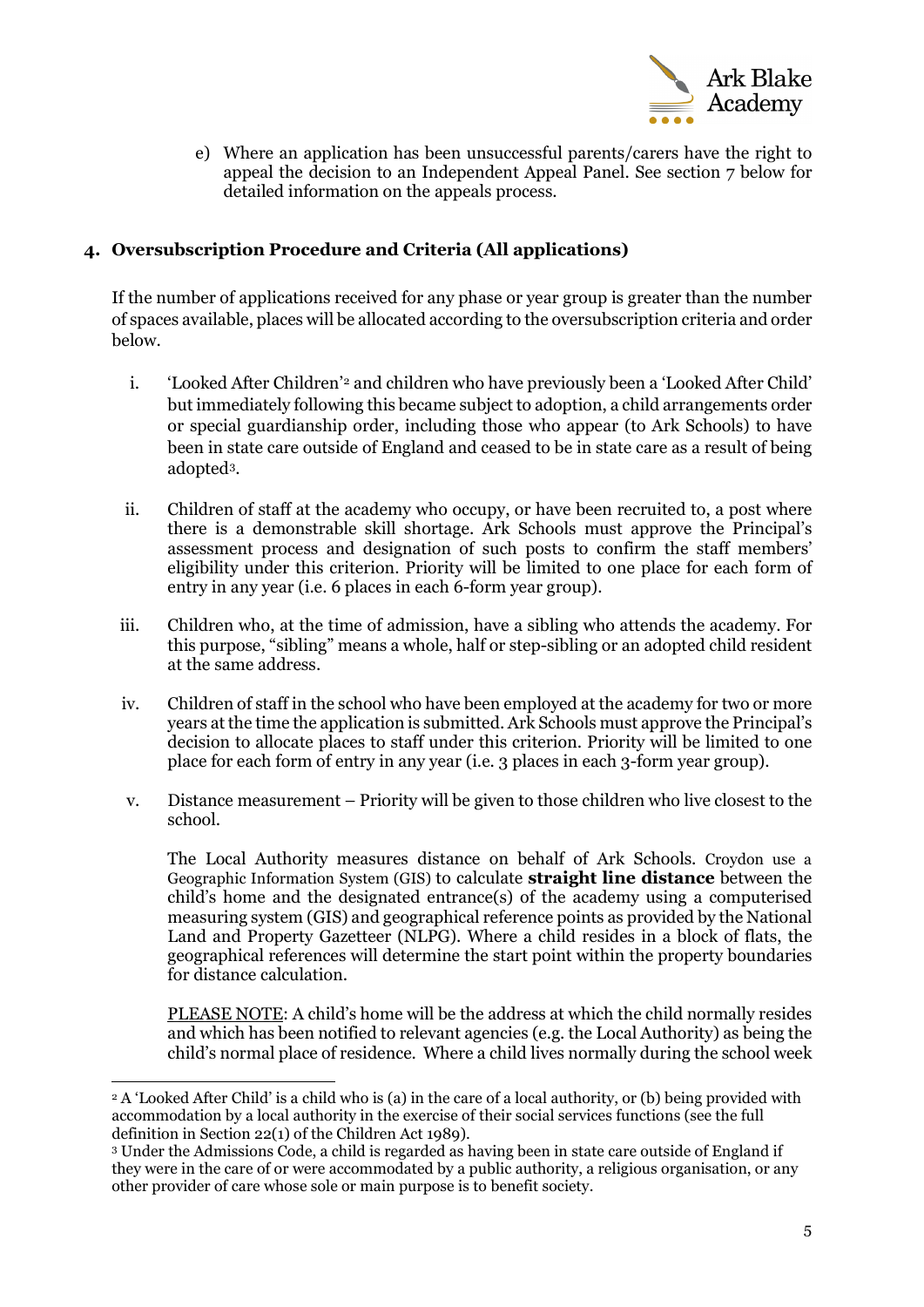

with more than one parent at different addresses, the permanent home address for the purposes of school admissions will be the one where the child spends the majority of school nights Monday–Friday.

- vi. Tie breaker: If Ark Schools is unable to distinguish between applicants using the published oversubscription criteria, including those who live in blocks of flats within the same building, places will be offered via a random draw which will be supervised by someone independent of the academy.
- vii. In the case of multiple births or siblings in the same year group, where there is only one place available in the academy, all will be considered together as one application.

#### **5. 'In-Year' Application Process**

- i. The 'In-Year' application process is relevant to applications for places in any year group that does not have a PAN (e.g. Years 8 - 11), starting at the beginning of the academic year or for any year group starting at any other point throughout the academic year.
- ii. The Local Authority holds information on which schools in their area have spaces for each year group. Contact Croydon Council School Admissions Team via the link below for further information.

<https://www.croydon.gov.uk/education/schools-new/school-admissions/in-year-secondary>

iii. In-year applications to Ark Blake Academy can be submitted at any time and are made directly to the school. Parents will be notified of the outcome of any in-year application within 15 school days.

The In-Year application form can be accessed through the link below.

<https://arkblake.org/year-admissions#overlay-context=>

- iv. If an in-year application is refused the child will be added to the waiting list for that year group. A child's position on the waiting list will be determined solely according to the oversubscription criteria in this policy. See section 4 for the oversubscription criteria and section 6 for more information on waiting lists.
- v. If an In-Year application has been refused, the parent/carer has the right to appeal the decision to an Independent Appeals Panel. For detailed information about the appeals process see section 7 of this policy.
- vi. **Fair Access Protocol:** Local Authorities are required to have Fair Access Protocols in order to make sure that unplaced, vulnerable children are offered a place at a suitable school as quickly as possible. The school complies with Croydon Council's Fair Access Protocol. Admissions under Fair Access Protocol are discussed between the academy and Local Authority on a case-by-case basis. This may mean admitting children above the PAN.

## **6. Waiting Lists**

i. Any child refused a place at the academy will automatically be put on a waiting list (unless a higher preference school has been offered.) A waiting list will be maintained until the end of the academic year after which it will be cleared.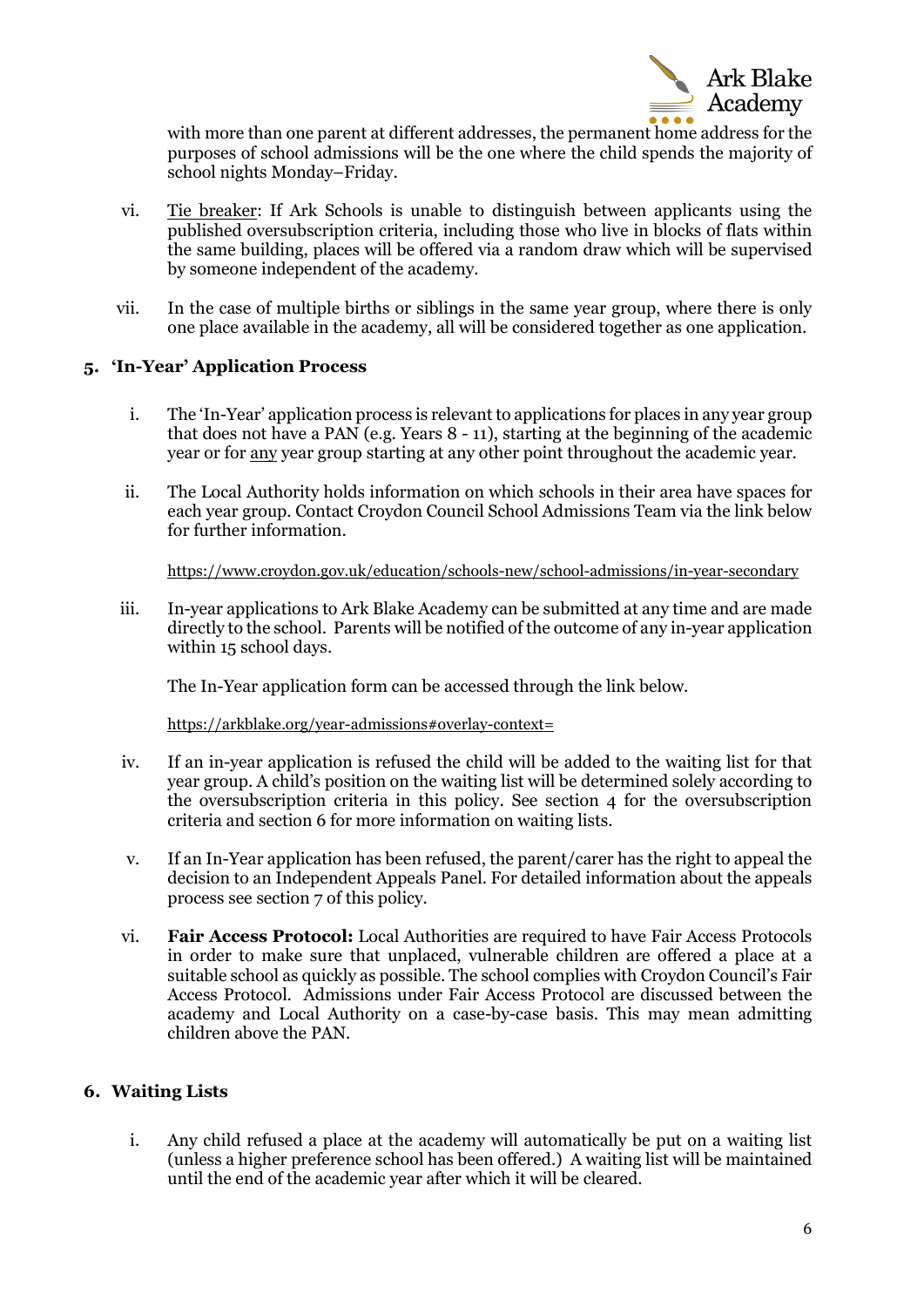

- ii. The waiting list is maintained in the order of the oversubscription criteria only (not application date). This means that names can move down the list if, e.g. someone moves into the area and is higher placed under the oversubscription criteria.
- iii. Parents/carers have the right to request their child is removed from the waiting list at any time. Once removed, the child cannot be reinstated on the waiting list without submitting a new application.
- iv. If a place becomes available it will be allocated to the first child on the waiting list, in accordance with the oversubscription criteria. If that offer is declined the place will be offered to the next child on the waiting list.

## **7. Unsuccessful Applications and the Appeals Process**

- i. All applicants who have applied for a Secondary or Sixth Form place at the academy and been refused have a right to appeal that decision to an Independent Appeal Panel.
- ii. Applicants will be informed in writing of the academy's decision to refuse their application. This letter will include;
	- a) The reason a place was refused (e.g. no available places)
	- b) Information about the waiting list
	- c) Information about the right to appeal
	- d) The deadline for submitting an appeal
	- e) Contact details for making an appeal
- iii. Full details on the appeals process, timetable and an appeals booklet for parents is available on the academy website, see link below.

## <https://arkblake.org/admissions-information-policy>

- i. The deadline for submitting an appeal will be at least **20 school days[4](#page-6-0) from the date of notification that an application was unsuccessful**. Appeals received after this date are subject to different timeframes and exact deadlines will be provided in the letter from the school. This deadline applies to 'normal round' and 'in-year' applications.
- ii. Appeals are submitted to Ark Schools via an online<sup>[5](#page-6-1)</sup> form which is available through the academy website or from the academy. See section 9 for contact details.
- iii. The decision of the Independent Appeal Panel is binding on all parties.

## **8. Applications Out-of-Chronological Age Group**

i. Parents/carers may choose to seek a place for their child outside of their chronological age group for a variety of reasons (e.g. the child is summer born, is considered gifted and talented or has experienced problems such as ill health).

<span id="page-6-0"></span><sup>4</sup> School days do not include weekends, national holidays or school holidays

<span id="page-6-1"></span><sup>5</sup> Hard copies are available on request from the school. These should be returned to the academy for the attention of the Admissions Officer.